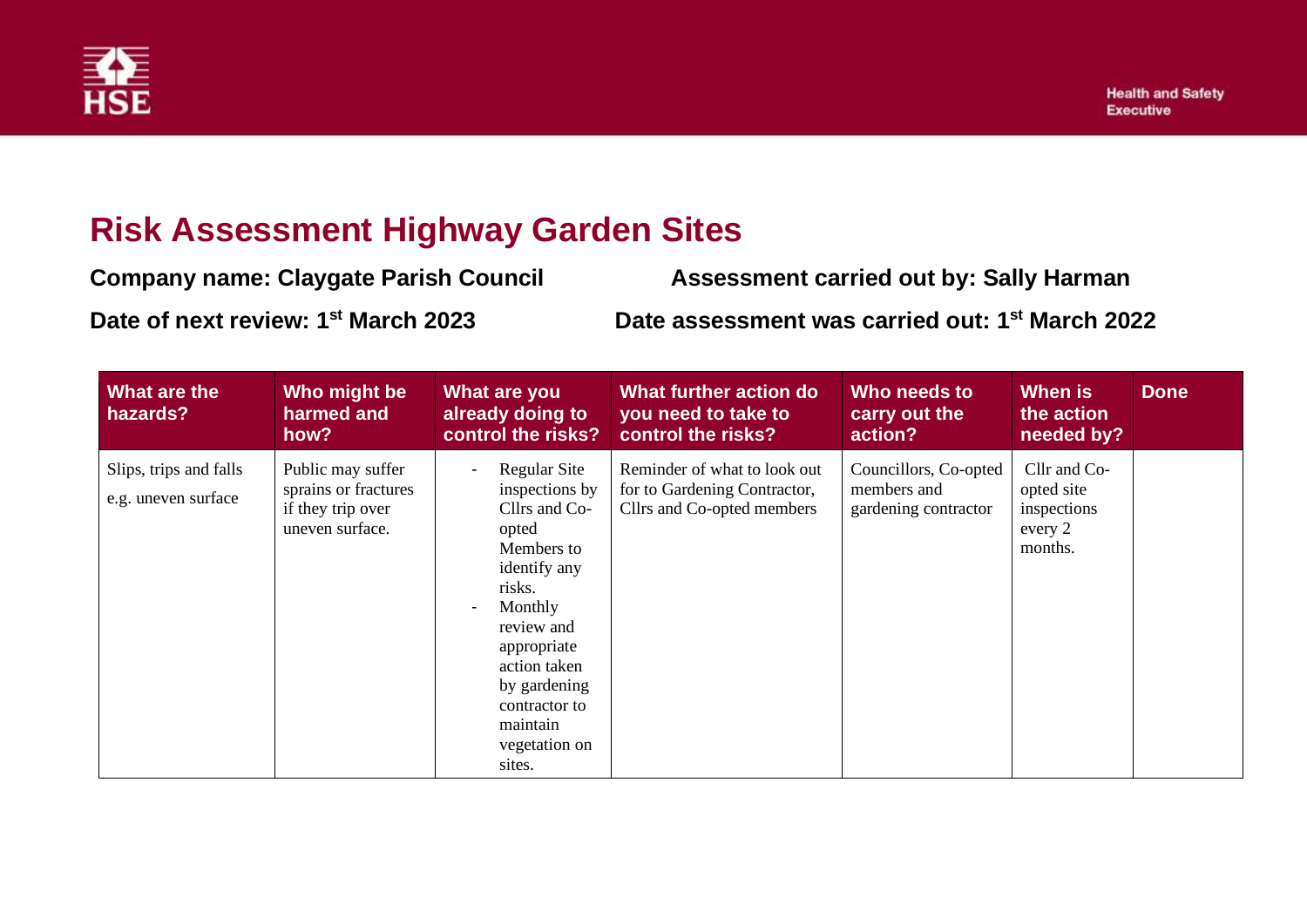

| What are the<br>hazards?                             | Who might be<br>harmed and<br>how?                                                                                                      | What are you<br>already doing to<br>control the risks?                                                                                                                                                                                                                                                                                                                                       | What further action do<br>you need to take to<br>control the risks? | Who needs to<br>carry out the<br>action? | When is<br>the action<br>needed by? | <b>Done</b> |
|------------------------------------------------------|-----------------------------------------------------------------------------------------------------------------------------------------|----------------------------------------------------------------------------------------------------------------------------------------------------------------------------------------------------------------------------------------------------------------------------------------------------------------------------------------------------------------------------------------------|---------------------------------------------------------------------|------------------------------------------|-------------------------------------|-------------|
|                                                      | Members of the<br>Public may suffer<br>injuries such as<br>fractures or bruising<br>if they trip on<br>unattended materials<br>/ tools. | Gardening<br>$\overline{\phantom{a}}$<br>contractor is<br>not to leave<br>materials<br>unattended<br>and to inspect<br>the site is clear<br>of all materials<br>and tool before<br>leaving<br>Gardening<br>$\overline{\phantom{a}}$<br>contractor has<br>up to $£5m$<br>public liability<br>insurance in<br>place.<br>If injury<br>occurs we ask<br>those effected<br>to call 101 or<br>999. | Remind Gardening contractor<br>of his duties.                       | Clerk                                    | April                               |             |
| <b>Falls from a height</b><br>e.g. child climbs tree | Public could suffer<br>severe or fatal                                                                                                  | Trees regularly<br>maintained by                                                                                                                                                                                                                                                                                                                                                             | Review of larger tree health.                                       | Independent assessor                     | May                                 |             |